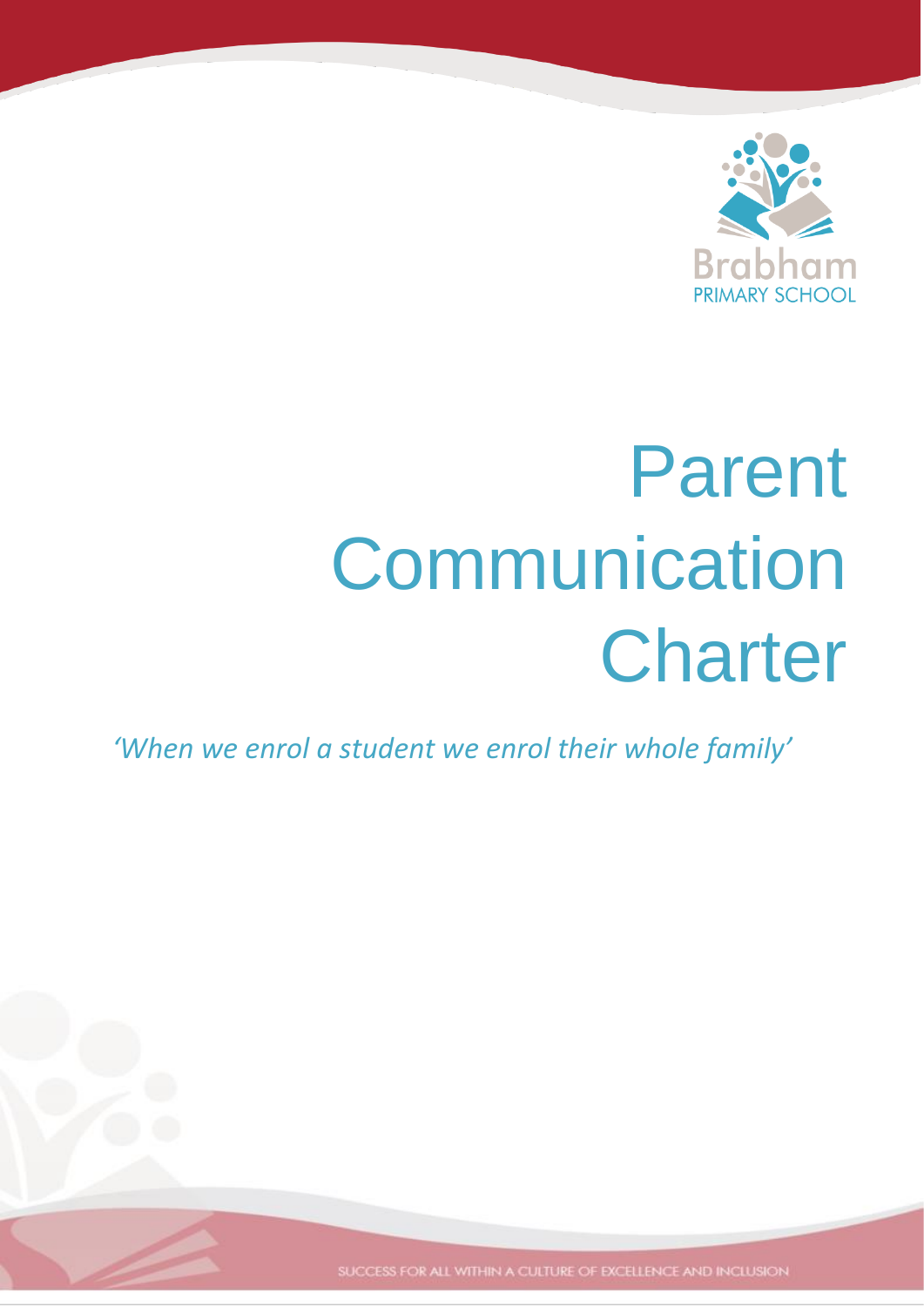## **PARENT COMMUNICATION PLAN**

Quality communication is our goal, therefore, the school acknowledges the role of parents as joint partners and welcomes your involvement. We aim to communicate effectively with everyone in our community, and therefore we use a range of strategies and mediums to suit the different needs and preferences of parents, caregivers and community members.

When parents and school staff share information, model respect and give consistent messages, children are inspired to grow, learn and achieve their full potential. This partnership between school, family and community is vital.

This plan outlines the standards that Brabham Primary School expects from all staff when communicating with parents. It also outlines the most appropriate and effective methods for parents to communicate with the school.

Respectful, open and timely communication is at the heart of the parent-school relationship. The protocols in this plan will ensure that all community members work together in a positive and respectful manner to ensure the growth and learning of all students.

# *Important: Please ensure that your phone number and email address are provided to the school and are always up to date.*

#### **What parents can expect:**

- Regular communication from the school through announcements via Seesaw, the newsletter and email. Many of which will direct you back to the School's website;
- Scheduled opportunities to meet with the classroom teacher (e.g. Term One classroom meetings, Term Three parent/ teacher interviews or ECE Learning Journeys;
- Other opportunities to meet with the teacher by appointment;
- Updates about important developments in the child's class through Seesaw ;
- Notification of any serious single issue or ongoing issues concerning your child;
- Opportunities to provide feedback (e.g. through confidential surveys); and
- Parent communications responded to within four working days.

*Many of the teachers at Brabham Primary School will exceed these expectations. However, these are the minimum expectations for all staff members.* 

#### **What parents cannot expect:**

- School staff returning calls after work hours;
- Messages to be answered in the evenings or weekends; or
- Access to teachers' private phone numbers or emails.
- Messages to be delivered to students throughout the day by calling the front office, unless they are deemed urgent.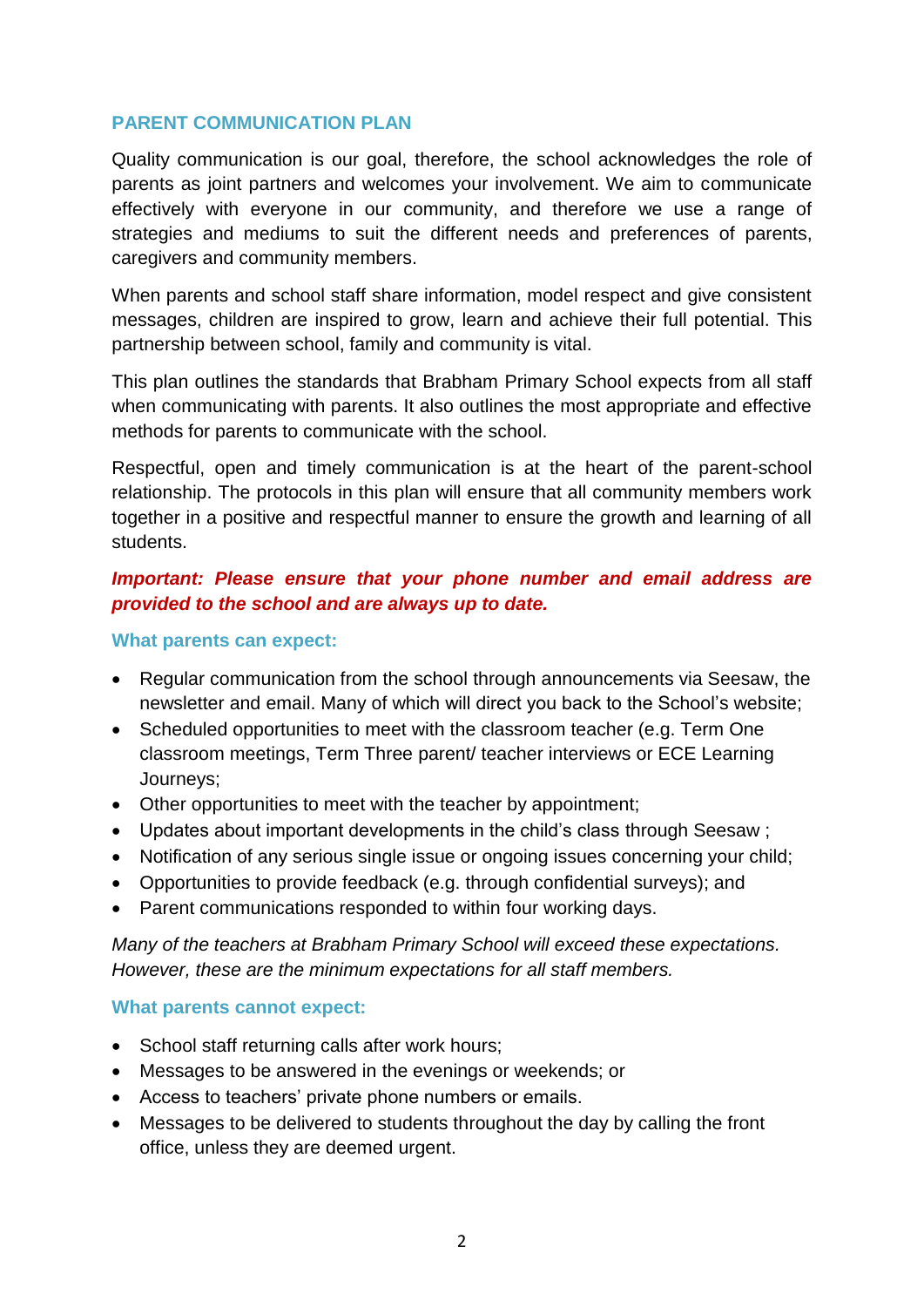# **When should you contact your child's teacher?**

- Changes in family circumstances;
- Safety issues or changes in behaviour at home;
- If you have concerns about your child's academic or social progress:
- When you can't keep a scheduled appointment;
- If your child has head lice;
- If a parent is running late to collect their child or need to collect them early.

# **What information should be communicated to the school office?**

- Changes in address or contact details;
- Medical issues that change or arise:
- Absence due to sickness;
- A contagious disease;
- Planned absences (e.g. medical appointments). Please note that holidays planned during term time will be recorded as 'Unauthorised';
- Any issues related to custody or access.

# **When you have last minute urgent information for the teacher:**

- Speak to the teacher between 8:30 am and 8:45 am (for brief messages of approximately one minute);
- Send a note that is handed directly to the teacher or;
- Call the office and leave a message for the teacher.

# **Communication that promotes a strong community and safe learning:**

- Make an appointment with school staff to discuss items in length;
- Use social media platforms appropriately;
- Speak to all staff, students, parents and any community member respectfully at all times;
- It is best to discuss issues directly with the school so we can help the situation.

# *We model how we want all of our children to communicate.*

# **Electronic Communication**

Electronic communication, such as Seesaw message, is highly convenient and can be used for short, non- urgent and positive forms of communication.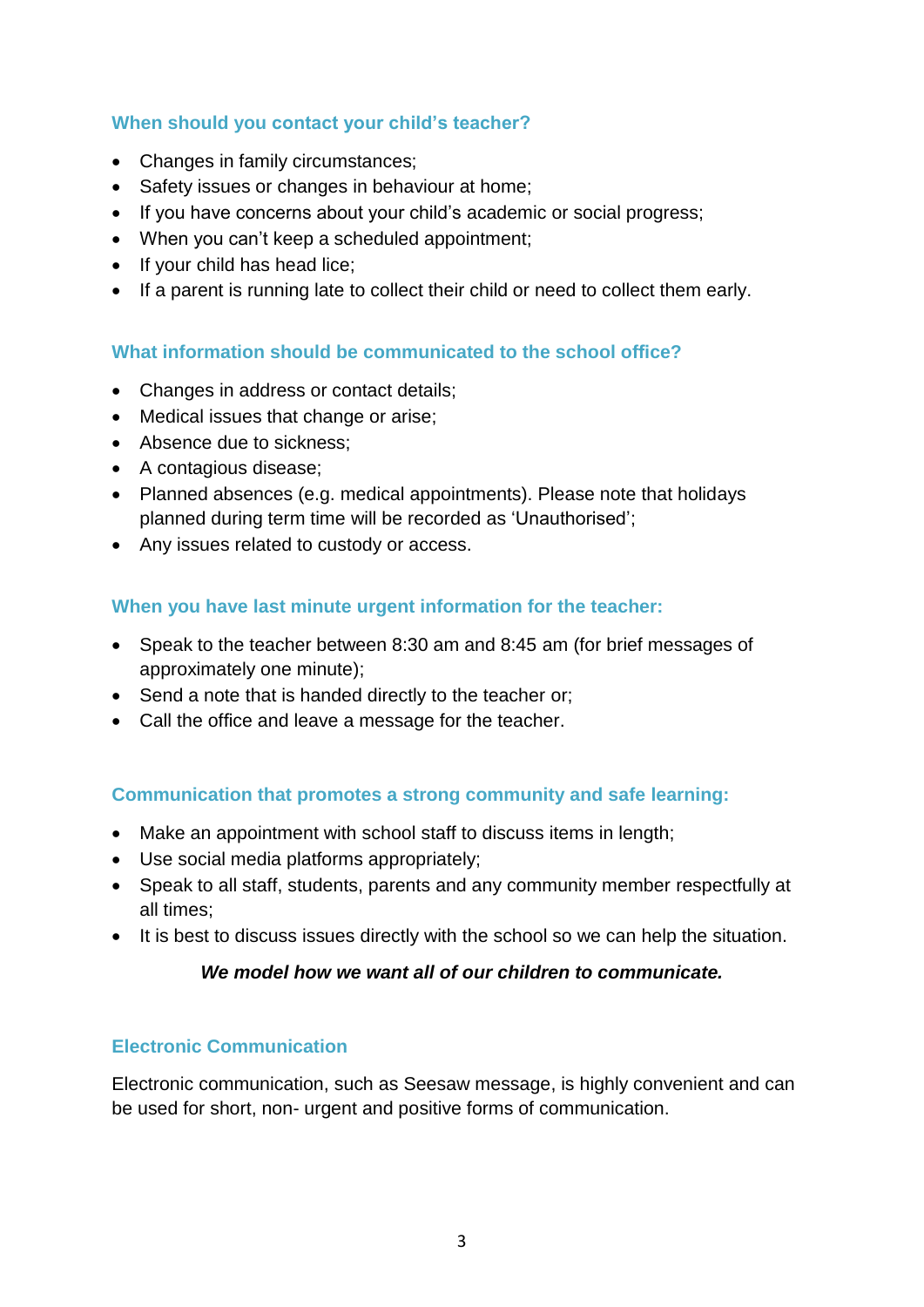# **When is a face-to-face meeting appropriate?**

Electronic communication is not appropriate for more complex or emotional situations. In these cases, parents should request a face-to-face appointment so that your issues can be given the time and attention that they deserve. If in doubt, schedule a meeting.

#### **When should I contact the Principal or Deputy Principal?**

For most discussions, the classroom teacher will be parents' first point of contact. However, where conversations involve conflict, other families or dissatisfaction with any aspect of the school, members of the school leadership team (Principal and Deputy Principals) will be involved. Either a staff member or a parent may request the involvement of the school leadership team to attend a meeting.

#### **To increase mutual respect, remember:**

- Teachers will make mistakes; they're human, too:
- Teachers have their own families and lives; please respect their privacy;
- We're all on the same team your child's support team!
- Take chats off site after drop-off so teachers and students can begin learning;
- Use age-appropriate language around children during drop-off and pick-up times;
- Recognise that we won't always agree, but we promise to listen;
- Speak positively in front of your child.

If you have issues or concerns regarding your child or the school, it is vital that you seek resolution as early as possible to avoid stress and anxiety. In the first instance please contact the classroom teacher or other relevant staff members to discuss your concerns. The best way to do this is to arrange an appointment with the relevant person so that an appropriate amount of time can be devoted to resolve the problem effectively. To avoid disruptions to normal class routine, parents are to arrange visits in advance with the teacher or via the Administration Office.

# *Please note that it is inappropriate for parents/caregivers to deal directly with other students or their caregivers as this can lead to unnecessary conflict.*

#### Absentee notification:

When you child is unable to attend school, parents must notify the school in any of the following ways:

- Through the absentee Form on our School website <https://www.brabhamps.wa.edu.au/absentee-form/>
- SMS Message. All new families will be sent a link to our SMS system;
- Written notes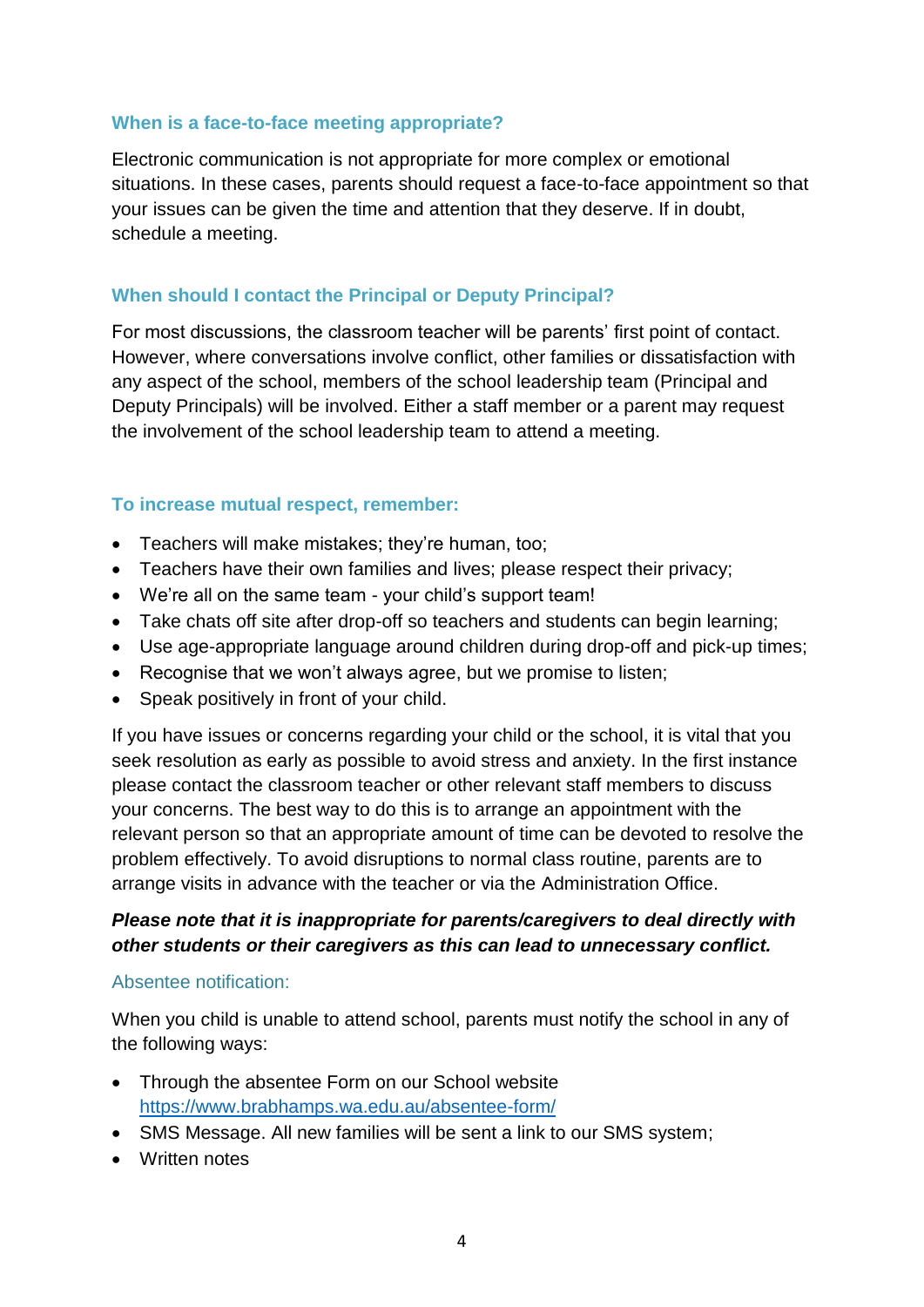# **Communication tools and the purposes for community stakeholders**

| <b>Communication</b><br>Tool | <b>School Staff</b>                                                                                                                                                                                                                                         | <b>Parents and Caregivers</b>                                                                                                                                                                                                                                        |
|------------------------------|-------------------------------------------------------------------------------------------------------------------------------------------------------------------------------------------------------------------------------------------------------------|----------------------------------------------------------------------------------------------------------------------------------------------------------------------------------------------------------------------------------------------------------------------|
| Phone                        | Used by staff to contact parents or<br>caregivers in an emergency, as a<br>result of sickness or injury and when<br>important information needs to be<br>communicated about your child, their<br>wellbeing and academic progress.                           | Used by parents to communicate an<br>urgent message to their child or<br>contact the school for information<br>that is not available on our school<br>website.                                                                                                       |
| <b>SMS</b>                   | Used by staff to send out reminders<br>and to notify parents of unexplained<br>absences.                                                                                                                                                                    | Used by parents to notify the school<br>of a student absence.                                                                                                                                                                                                        |
| Website                      | Updated comprehensive information<br>and documents relevant for current<br>and prospective parents. This<br>includes policies, enrolment forms,<br>booklists, newsletters, annual reports<br>and upcoming events.                                           | First place for parents to gather<br>general school information, event<br>updates and relevant<br>documents/forms. If you are unable<br>to locate what you need, please call<br>the school directly.                                                                 |
| Seesaw                       | Used by class teachers to<br>communicate with parents and<br>promote student learning. Students<br>can use this platform to create and<br>record work in an e-journal.                                                                                      | Parents can message teachers<br>directly with non-urgent information<br>or questions. If it is urgent, phone<br>the school directly. Parents can<br>expect a response within four<br>working days.                                                                   |
| Newsletter                   | Used to promote general school<br>initiative, events and celebrate<br>student success. A notification will be<br>sent to parents informing them a<br>newsletter is available on our<br>website.                                                             | A document that will keep the<br>community up to date with past and<br>present events, and school/class<br>initiatives.                                                                                                                                              |
| Facebook                     | Used by the school to promote<br>events, programs and initiatives, and<br>will often redirect people back to our<br>website. The Facebook page will be<br>monitored infrequently, so please<br>contact the school directly if you have<br>an urgent matter. | Parents can view, like and comment<br>on upcoming and past event pages,<br>programs and initiatives. The<br>Facebook page will be monitored<br>infrequently, so please phone the<br>school directly. Any inappropriate<br>comments will be deleted from the<br>page. |
| Email                        | School staff may email community                                                                                                                                                                                                                            | Parents can email the school email                                                                                                                                                                                                                                   |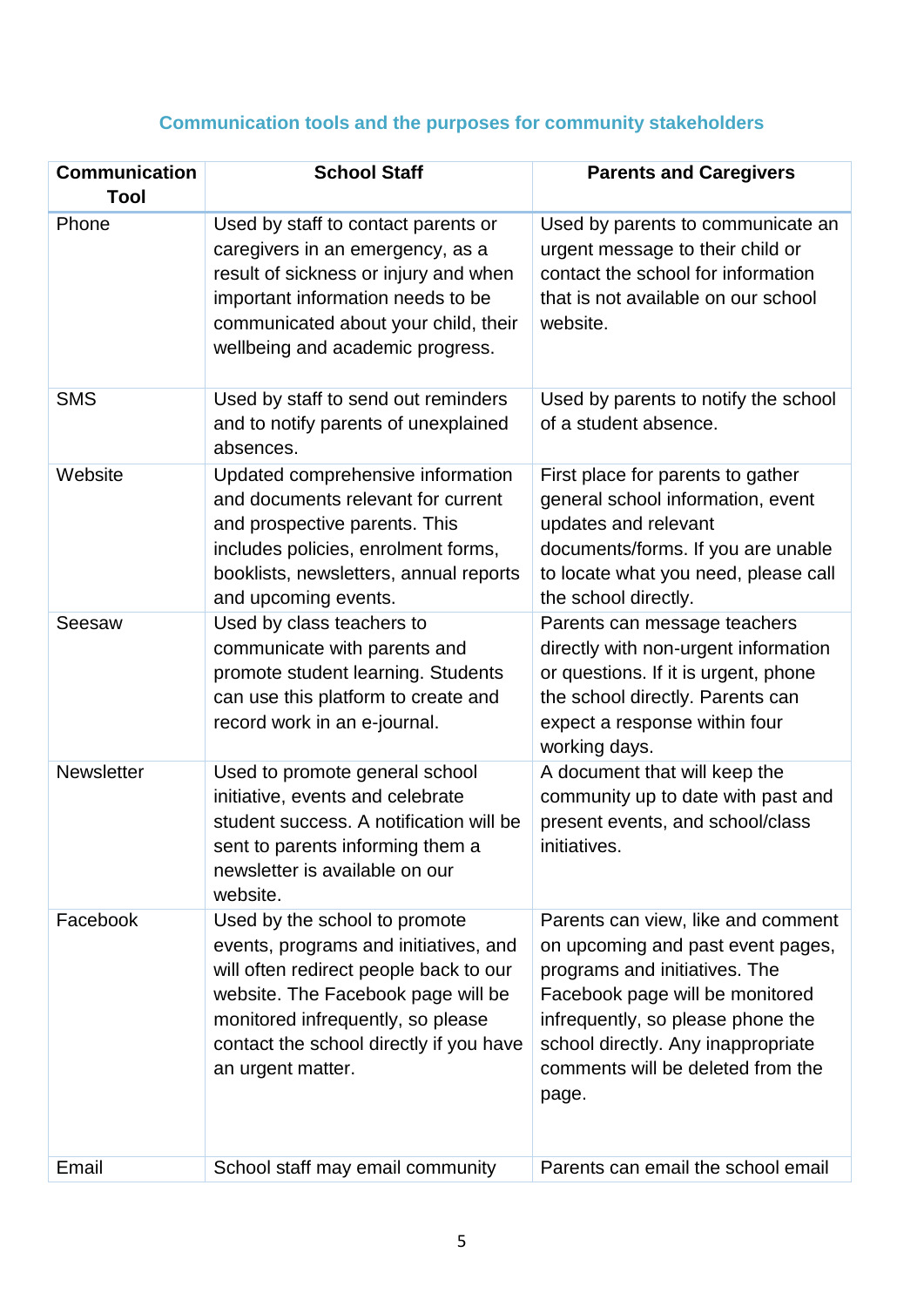| members when appropriate. | (brabham.ps@education.<br>wa.edu.au) with general enquiries,<br>such as enrolments if the<br>information is not available on the<br>school website.                                                                                                                                                                                              |
|---------------------------|--------------------------------------------------------------------------------------------------------------------------------------------------------------------------------------------------------------------------------------------------------------------------------------------------------------------------------------------------|
|                           | Used by parents to notify the school<br>about changes of contacts or<br>circumstances or if you wish to<br>make an appointment. Please be<br>aware that teachers are unlikely to<br>respond during instructional time to<br>emails. If you have an urgent<br>message that needs to be<br>communicated to your child, please<br>phone the school. |

# **Teacher-parent contact:**

Parents and teachers are partners in supporting your child to reach their full potential. In addition to formal communication processes, teachers also communicate with parents in a variety of ways including:

- Seesaw direct messages and general messages.
- Information meetings about the teaching and learning programs.
- Informal and formal parent teacher discussions, that may include three way conferences with the child involved.
- Telephone discussions between teacher and parent.
- Annotations on student work samples.
- Notes, permission slips and other form of correspondence from teachers to advise parents about successes or concerns.
- Formal reports to parents.

Brabham Primary School uses the Seesaw Application to strengthen the communication between teachers, parents and students. There are many benefits for using this real-time communication including:

- Seesaw empowers students to independently document their learning with builtin creative tools, and provides an authentic audience for their work.
- Seesaw gives families an immediate and personalised window into their child's school day. The Seesaw Application can be downloaded to your device using the following links;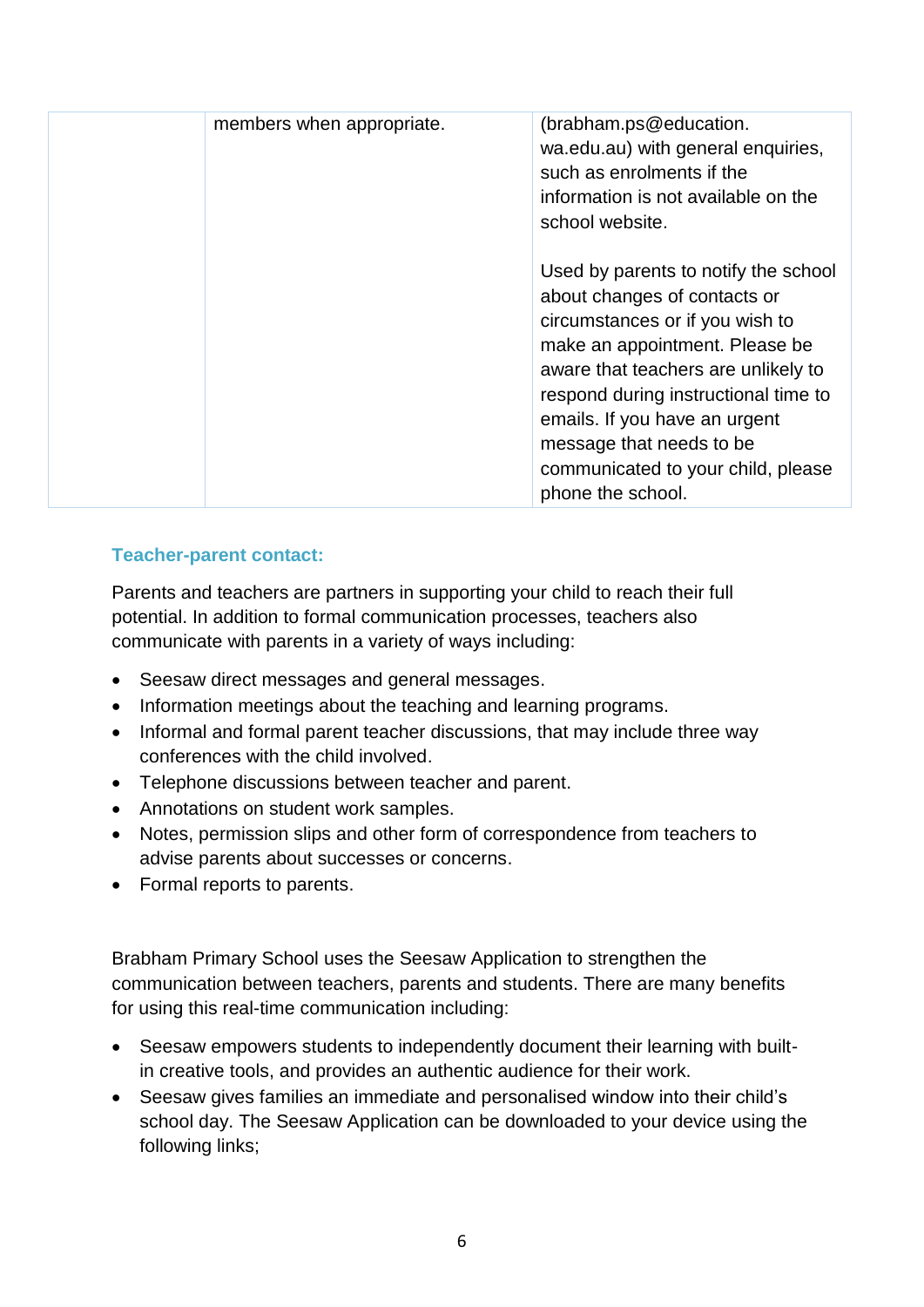- iOS Devices <https://itunes.apple.com/us/app/seesaw-multimedia-journal/id930565184?ls=1&mt=8>
- Android Device <https://play.google.com/store/apps/details?id=seesaw.shadowpuppet.co.classroom>

Where there is a need to discuss an individual student's progress, staff will contact parents in person, by phone or direct message to arrange a suitable interview time to meet.

# Appendix A: **Facebook Page Rules of Engagement**

*In joining our community on Facebook, members agree to follow the Department of Education Code of Conduct and Facebook's Community Standards.* 

# **Purpose**

We have created a Facebook page as a place for our school community to share the latest information and get involved in the many and varied activities the school has to offer throughout the year. We will also share other community events that benefit the school, parents and students.

# **Students**

Facebook Terms and Conditions state no one under the age of 13 years should have a Facebook profile. Therefore, any comments from primary students on the School Facebook page will be removed.

# **Tagging or naming student photos**

Photos of students can only be published by the Facebook page administrators, and this will only occur if the correct Department of Education Permission to publish forms have been completed by the student's parent or guardian.

For privacy and protection, tagging photos of children is not permitted. Please do not publish children's surname in your comments.

Tagging of parents or friends within the comment box is permitted with the understanding that all other rules of engagement are followed.

# **Comments**

The Brabham Primary School Leadership Team encourages interaction from participants with the understanding that the school does not endorse comments or wall postings made by visitors to the page.

We ask that visitors making comments on the page show respect for other users by ensuring discussions remain civil. Personal attacks, trolling or spam will not be tolerated.

The administration team will monitor and review the page and reserve the right to remove comments that do not adhere to the rules of engagement of the page and Facebook's community standards including comments that: